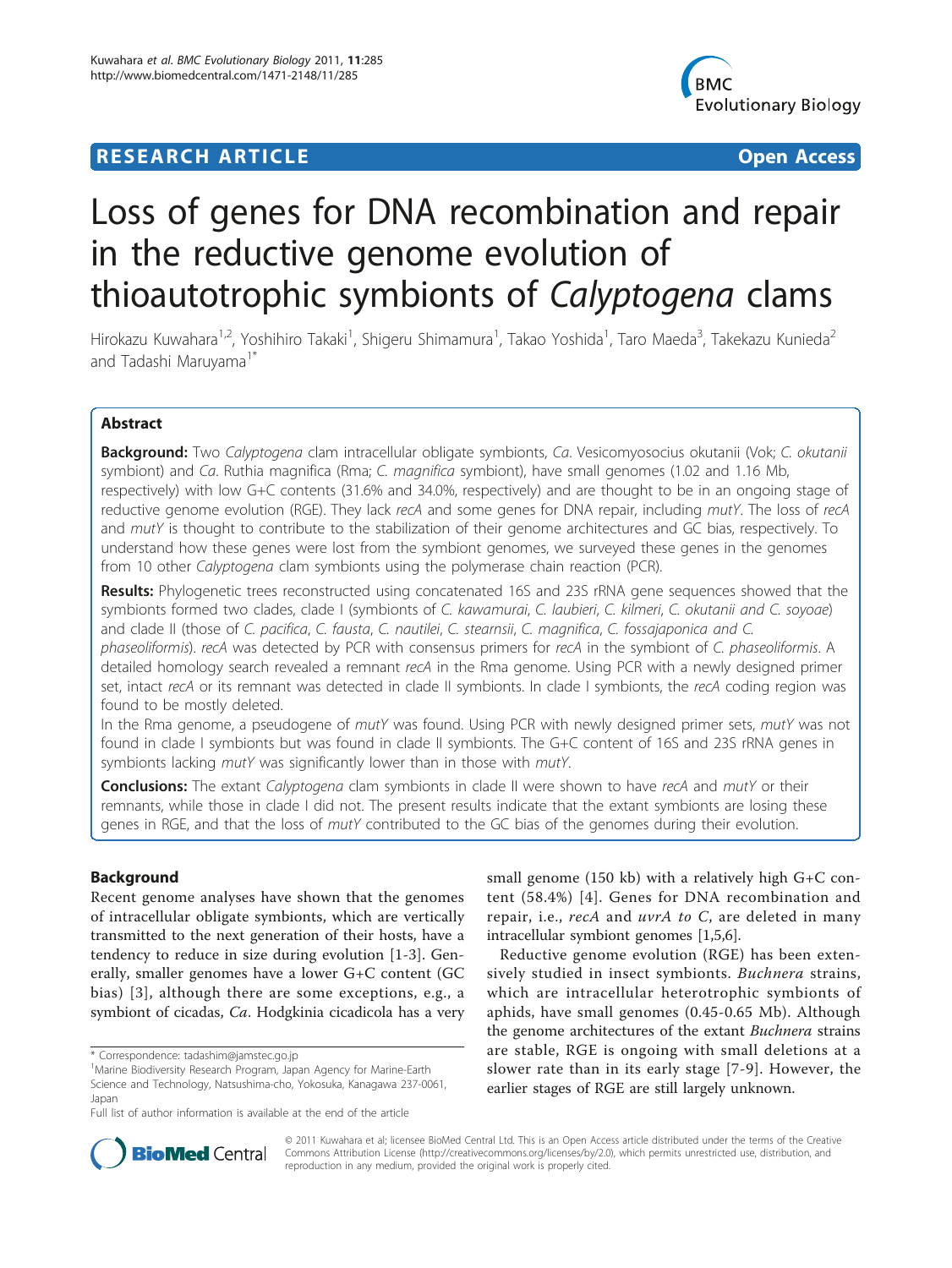Intracellular symbiotic chemoautotrophic bacteria are ubiquitous in deep-sea invertebrates such as Calyptogena clams [[10\]](#page-12-0). Calyptogena clam symbionts are thought to be vertically transmitted via eggs [\[11,12\]](#page-12-0). The similarity between the phylogenetic topologies of Calyptogena clams and their symbionts indicates their co-evolution [[13\]](#page-12-0), although the possibility of lateral acquisition of the symbionts in some Calyptogena clams has been reported [\[14,15](#page-12-0)]. The genomes of symbionts in Calyptogena magnifica (Ca. Ruthia magnifica, Rma, 1.16 Mb) and in C. okutanii (Ca. Vesicomyosocius okutanii, Vok, 1.02 Mb) have been reported [[16,17\]](#page-12-0). They lack large-sized repeated sequences (> 200 bp), phage and mobile genetic elements [[16,17](#page-12-0)]. A comparative analysis of these genomes showed that the RGE in Calyptogena symbiont genomes is currently ongoing and is still in an earlier stage than that in the *Buchnera* strains [[8\]](#page-12-0). Further, it has been reported that both of the Calyptogena symbionts lack genes for DNA recombination and repair such as recA and mutY [\[17](#page-12-0)].

Recombinase RecA is a key enzyme for homologous recombination [[18\]](#page-12-0). It requires relatively long repeated sequences (> 200 bp) for recombination [[19](#page-12-0)] and is a possible driving mechanism of dynamic genome rearrangement including large deletions. In RGE in symbionts of Calyptogena clams, RecA probably functioned to delete large gene sequences by recombination, consuming the long repeated sequences in the early stage of RGE [[8\]](#page-12-0). On the other hand, MutY is known to repair A-G mispairs to C-G pairs [[20](#page-12-0)]. Thus, the loss of mutY is thought to cause decreasing G+C content of the genome.

While losses of genes for DNA repair and recombination may occur spontaneously, they affect the later stage of RGE by increasing mutation rates, affecting the GC bias and regenerating short repeated sequences [[8\]](#page-12-0). After the loss of recA, the genome architecture probably stabilized in the clam symbionts [[8\]](#page-12-0). In the insect symbiont Buchnera, recA was reported to be lost in its early evolution [[21](#page-12-0)]. The contribution of RecA to RGE in intracellular symbionts is still controversial. It was shown that small deletions with a size of up to 200 kb occur without recognizable repeats via RecA-independent recombination events in Salmonella [[22\]](#page-12-0). To understand the roles of RecA-dependent and -independent recombination events in RGE in intracellular symbiosis, it is important to determine when and how recA was lost in their lineages and the effects of its loss on their RGE. However, little is known about the relationship between the loss of DNA repair/recombination genes and RGE. To understand the effects of their loss on RGE, we posed the question of whether these genes had been lost before the divergence of the Calyptogena clam symbionts or whether they remained in some symbionts thereafter. To address this question, we searched for recA, mutY and/or their remnants in the genomes of 10 Calyptogena clam symbionts in addition to Rma and Vok.

## Results

Phylogenetic relationships of Calyptogena clam symbionts Before screening the genes for DNA recombination and repair, we analyzed the phylogenetic relationships of 12 symbionts of *Calyptogena* clams (Table [1\)](#page-2-0). Because the resolution of the 16S rRNA tree was too low, we amplified and sequenced the 23S rRNA genes (Tables [2](#page-2-0) and [3\)](#page-3-0) from the symbionts and reconstructed trees using the concatenated 16S and 23S rRNA gene sequences (Figure [1](#page-4-0)). Two clades well supported with high bootstrap values and posterior probabilities were identified. Symbionts of C. kawamurai, C. laubieri, C. kilmeri, C. soyoae and C. okutanii (Vok) formed clade I, and those of C. pacifica, C. fausta, C. nautilei, C. stearnsii, C. magnifica (Rma), C. fossajaponica and C. phaseoliformis formed clade II (Figure [1](#page-4-0)). The bootstrap support for clade II [bootstrap values at the node in the maximum likelihood (ML) tree > 89, posterior probability = 1.00] was slightly less than that for clade I (bootstrap values = 100, posterior probability = 1.00). In clade II, the symbionts of C. phaseoliformis and C. fossajaponica formed a subclade with Rma, and the symbionts of C. stearnsii, C. nautilei, C. fausta and C. pacifica formed another subclade with a high bootstrap value (Figure [1\)](#page-4-0). It is noteworthy that the branch length from the node of clade II (\*\* in Figure [1](#page-4-0)) to Rma was longer than those of other branches in clade II, and that the branch length from the node of the radiation of the Calyptogena clam symbiont (\* in Figure [1\)](#page-4-0) to the node of clade I radiation (\*\*\* in Figure [1\)](#page-4-0) was longer than that to clade II (\*\* in Figure [1\)](#page-4-0). In clade I, two subclades respectively containing symbionts of C. kilmeri, C. soyoae and C. okutanii (Vok) and those of C. kawamurai and C. laubieri were not robust (Figure [1\)](#page-4-0).

## DNA recombinase gene, recA, in Calyptogena clam symbionts

Using PCR with an internal primer set designed from the conserved sequences of recAs of several gamma-proteobacteria (Table [2\)](#page-2-0), we obtained an amplicon from the genomic DNA of a C. phaseoliformis symbiont (data not shown). The sequence obtained was shown to be a part of recA by a BLASTX search in the DDBJ/GenBank/ EMBL. A search for a residual recA in the Rma and Vok genomes using this sequence and the Escherichia coli recA sequence revealed that the Rma genome contains a DNA fragment similar to recA between Rmag\_0799 (ABC transporter related, Figure [2A\)](#page-5-0) and Rmag\_0800 [diaminohydroxyphosphoribosylaminopyrimidine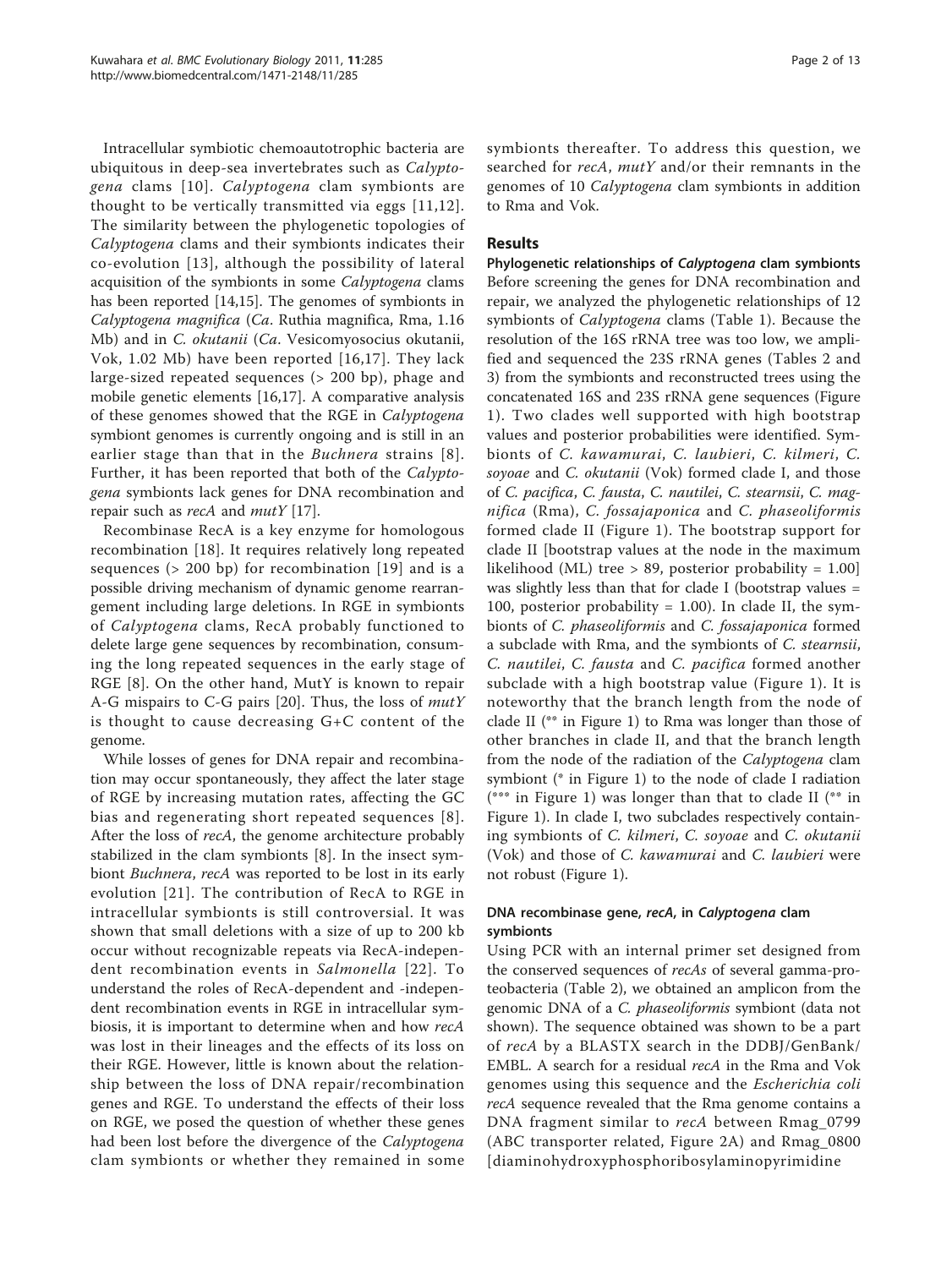<span id="page-2-0"></span>Table 1 Calyptogena clams used in the present study

| . .                        |                    |                   |           |          |           |                           |
|----------------------------|--------------------|-------------------|-----------|----------|-----------|---------------------------|
| Host clam                  | Date of collection | Dive #            | Depth (m) | Latitude | Longitude | <b>Collection site</b>    |
| Calyptogena phaseoliformis | 2006.6.3           | 6K#953            | 6264      | 40.10N   | 144.19E   | Japan Trench              |
| Calyptogena fossajaponica  | 2006.6.2           | 6K#952            | 6182      | 40.10N   | 144.17E   | Japan Trench              |
| Calyptogena stearnsii      | 1996.3.29          | ROV Biv-0099-0103 | 659-683.5 | 36.77N   | 122.04W   | Monterey Bay              |
| Calyptogena nautilei       | 2005.6.18          | 6K#884            | 3306      | 32.58N   | 134.69E   | Okinawa-Nankai Trough     |
| Calyptogena pacifica       | 1996.3.29          | ROV Biv-0105-0112 | 659-683.5 | 36.77N   | 122.04W   | Monterey Bay              |
| Calyptogena fausta         | 1996.6.10          | 2K#869            | 1490      | 34.91N   | 138.66E   | Suruga Bay                |
| Calyptogena kawamurai      | 2005.6.13          | 6K#881            | 608       | 34.08N   | 137.79E   | Okinawa-Nankai Trough     |
| Calyptogena laubieri       | 1997.8.23          | 10K#45            | 3761      | 33.65N   | 137.91E   | Okinawa-Nankai Trough     |
| Calyptogena okutanii       | From database*     |                   |           |          |           |                           |
| Calyptogena kilmeri        | 1996.3.25          | ROV Biv-0116-0121 | 900       | 36.73N   | 122.00W   | Monterey Bay              |
| Calyptogena soyoae         | 2000.7.1           | HPD#13            | 1178      | 35,00N   | 139.23E   | Sagami Bay off Hatsushima |
| Calvntogena magnifica      | From database**    |                   |           |          |           |                           |

HPD, Hyper Dolphin; 2K, Shinkai 2000; 6K, Shinkai 6500; ROV, remote operated vehicle; 10K, ROV Kaiko.

\*Accession number AP009247.

\*\*Accession number CP000488.

deaminase/5-amino-6-(5-phosphoribosylamino) uracil reductase, Figure [2A](#page-5-0)], but the Vok genome does not. The entire recA sequence and its flanking sequences from the C. phaseoliformis symbiont were amplified in PCR using the primers recA  $F$  and recA  $R$  (Table 2), which were designed from the franking conserved sequences of the recA-like sequence in Rma (Rmag 0799 and Rmag 0800) and their respective corresponding sequences in Vok [COSY\_0725 (ABC transporter ATPbinding protein) and COSY\_0726 (bifunctional riboflavin biosynthesis protein RibD)]. While Rmag\_0800 and COSY 0726 are annotated with different gene names, they are homologous to each other.

In PCR using the primers recA\_F and recA\_R, amplicons with different lengths were obtained from 10 symbionts and sequenced (Table [3](#page-3-0)). These amplicons were designated as recA-amplicons. In open reading frame (ORF) analysis, we detected intact recA coding for 344 amino acid RecA in the symbiont genomes of C. pacifica and C. fossajaponica as well as C. phaseoliformis

(Figure [2A](#page-5-0)). Their amino acid sequence identities to that of E. coli were 70.0%, 70.6% and 70.3%, respectively. However, Rma and the symbionts of C. stearnsii, C. fausta and C. nautilei were shown to have defective recAs. In Rma, highly degraded remnants of the recA gene were detected (Figure [2A](#page-5-0)). In the symbionts of C. fausta and C. nautilei, the recA was found to be degraded into a few apparent ORFs (Additional file [1](#page-11-0) Figure S1). In both of the symbionts, the 52nd codon "GGT" was replaced with a stop codon "TAG." This was found to be caused by the same insertion of "CC" at the 151st-152nd base from the initiation codon of the original recA sequences (at the position between 483 and 484 in Additional file [1](#page-11-0) Figure S1).

In the symbiont of C. stearnsii, the coding region of recA was found to be fragmented by many stop codons, which were caused by substitutions and a few base insertions, i.e., the substitution of "C" with "T" makes the stop "TGA" at the 343rd (10th base from the initiation site in C. phaseoliformis recA) and the insertion of

|  | <b>Table 2 Primers for PCR</b> |
|--|--------------------------------|
|--|--------------------------------|

| Primer  | Nucleotide sequence              | Target gene | Coding amino acid sequence | <b>Note</b> |
|---------|----------------------------------|-------------|----------------------------|-------------|
| recA Fi | 5'-GAYGCNGARCAYGCIYTNGAYCC-3'    | recA        | DAFHAI D                   | ip          |
| recA Ri | 5'-ACNCCDATYTTCATNCKDATYTG-3'    | recA        | <b>OIRMKIGV</b>            | ip          |
| recA F  | 5'-GATTGCATATCATTCATCTGATAACG-3' | recA        | non                        | ep          |
| recA R  | 5'-AGTGGATTRGGATCAAGCATAGC-3'    | recA        | non                        | ep          |
| mutY F  | 5'-CCTATATGWACACCATCAAAGTTGCC-3' | mutY        | non                        | ep          |
| mutY R  | 5'-AATACTTGGRGWAACGCCACTAATG-3'  | mutY        | non                        | ep          |
| 27F     | 5'-AGAGTTTGATCCTGGCTCAG-3'       | 16S         | non                        | ip          |
| 1492R   | 5'-GGTTACCTTGTTACGACTT-3'        | 16S         | non                        | in          |
| 23S F1  | 5'-GGGAACTGAAACATCTAAGTACC-3'    | 235         | non                        | in          |
| 235 R1  | 5'-CCCGCTTAGATGCTTTCAG-3'        | 23S         | non                        | İD          |

ip, internal primer; ep, external primer.

16S, small subunit rRNA gene; 23S, large subunit rRNA gene.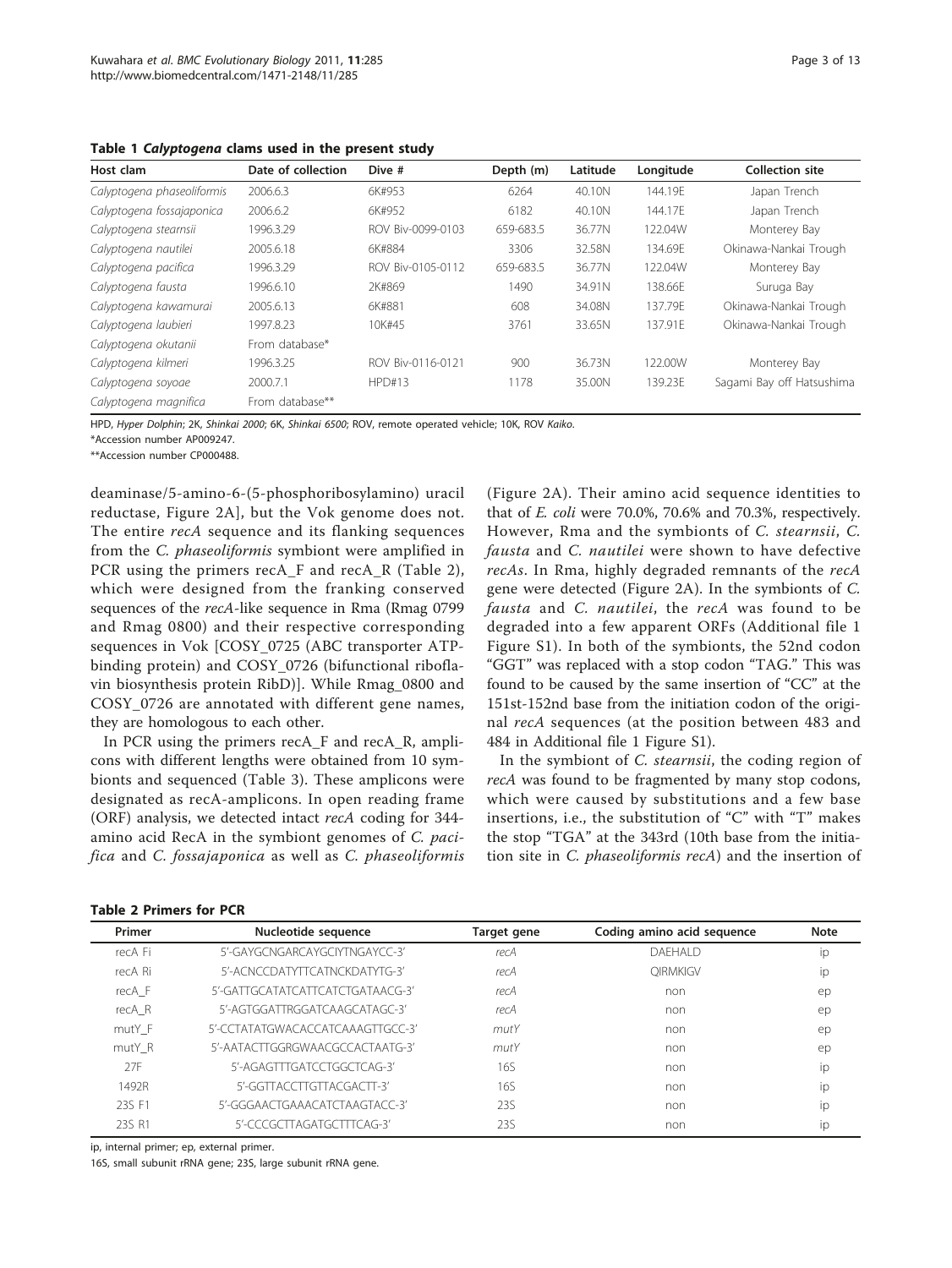| Host clam (Abbreviation of symbiont) | recA amplicon <sup>#</sup> | mutY amplicon <sup>5</sup> | 16S rDNA  | 23S rDNA  |
|--------------------------------------|----------------------------|----------------------------|-----------|-----------|
| Bathymodiolus septemdierum (Bsep S)  | n.d.                       | n.d.                       | AB598130  | AB598131  |
| Calyptogena phaseoliformis (Cpha S)  | AB586104                   | AB586113                   | AB479082* | AB598132  |
| C. fossajaponica (Cfos S)            | AB586105                   | AB586114                   | AB044744* | AB598133  |
| C. stearnsii (Cste S)                | AB642236                   | AB642237                   | AB642238  | AB642239  |
| C. nautilei (Cnau S)                 | AB586106                   | AB586115                   | AB479080* | AB598134  |
| C. pacifica (Cpac S)                 | AB586107                   | AB586116                   | AF03572*  | AB598135  |
| C. fausta (Cfau S)                   | AB586108                   | AB586117                   | AB47908*  | AB598137  |
| C. kawamurai (Ckaw S)                | AB586109                   | AB586118                   | AB479076* | AB598138  |
| C. laubieri (Clau S)                 | AB586110                   | AB586119                   | AB073121* | AB598139  |
| C. okutanii (Vok)                    | AP009247*                  | AP009247*                  | AP009247* | AP009247* |
| C. kilmeri (Ckil S)                  | AB586111                   | AB586120                   | AF035720* | AB598136  |
| C. soyoae (Csoy S)                   | AB586112                   | AB586121                   | AB479077* | AB598140  |
| C. magnifica (Rma)                   | CP000488*                  | CP000488*                  | CP000488* | CP000488* |

<span id="page-3-0"></span>Table 3 Accession numbers of symbiont DNA sequences determined in the present study or retrieved from databases

#Gene region amplified with primers recA\_F and recA\_R.

\$Gene region amplified with primers mutY\_F and mutY\_R.

n.d., Not determined in the present study.

\*Not determined in the present study but retrieved from a database.

"A" between the 427th and 428th base makes the stop "TAA" at 438-440 in Additional file [1](#page-11-0) Figure S1 (Figures [2A](#page-5-0) and Additional file [1](#page-11-0) Figure S1). No common insertion, deletion or substitutional mutation was detected between the symbiont of C. stearnsii and those of C. nautilei and C. fausta. In the symbionts of C. pacifica, C. fossajaponica, C. phaseoliformis, C. fausta and C. nautilei, an apparently intact ORF coding recX was found downstream of recA (Figure [2A](#page-5-0)). However, the symbiont of *C. stearnsii* was found to contain a pseudogene of recX (Figure [2A](#page-5-0)).

We performed multiple alignments of the recA-amplicons of the symbionts and analyzed the deletion profiles (Figure [2B](#page-5-0)). The longest amplicon was that of the symbiont of C. phaseoliformis or C. fossajaponica. They were thus thought to be the most similar to that of the common ancestor of clade I and II symbionts. In clade II symbionts, the nucleotide sequence of the recAamplicon of the C. fossajaponica symbiont was the most similar to that of the *C. phaseoliformis* symbiont, or *vice* versa. However, the sequence identity of the recA coding region between symbionts of C. phaseoliformis and C. fossajaponica (90.1%) was lower than the identities of those of symbionts of C. fausta, C. nautilei and C. pacifica compared with that of the C. phaseoliformis symbiont (95.6%, 95.5% and 95.3%, respectively). To compare the sequences of recA-amplicons, we selected that of the *C. phaseoliformis* symbiont as a reference.

Compared with the recA-amplicon of the C. phaseoliformis symbiont, that of Rma had several deletions (Figure [2B](#page-5-0)). Deletions of almost the same size were found in symbionts of C. fausta (Figure [2B;](#page-5-0) from position 1857 to 2123 in Additional file [1](#page-11-0) Figure S1) and of C. pacifica (Figure [2B](#page-5-0); from position 1859 to 2125 in Additional file [1](#page-11-0) Figure S1), while no such deletion was found in the symbionts of C. stearnsii, C. nautilei or C. fossajaponica (Figure [2B](#page-5-0)).

In clade I symbionts, recA was not recognized in their recA-amplicons. However, large deletions of a similar size were found in their respective recA-amplicons (Figure [2B\)](#page-5-0). While some DNA fragments corresponding to the N-terminal RecA remained, recA was markedly disintegrated due to the large deletion (Figure [2B\)](#page-5-0).

### DNA repair gene, mutY, in Calyptogena clam symbionts

By performing a BLAST search of unannotated ORFs and pseudogenes in the Rma genome [[16](#page-12-0)], we found that a translated amino acid sequence of Rmag\_0017 (21165-22172) was homologous to MutY of other bacteria (48% identity to that of Alteromonas macleodii str. deep ecotype or 45% identity to that of Thiomicrospira crunogena XCL-2), but this gene was found to be a pseudogene due to the amber mutation "UGA" at codon 167. No such ORF was recognized in the Vok genome. A primer set, mutY\_F and mutY\_R, was designed to amplify the genomic region containing  $mutY$  (Table [2](#page-2-0)). The PCR products were designated as mutY-amplicons. An apparently intact  $mutY$  was found in each mutYamplicon of the genomes of clade II symbionts except for Rma, i.e., symbionts of C. phaseoliformis, C. fossajaponica, C. pacifica, C. stearnsii, C. fausta and C. nautilei (Figure [3A](#page-6-0)), of which the gene product showed significant similarity to MutY of other bacteria. DNA sequence homology analysis with multiple alignment showed that the nucleotide sequences of mutY-amplicons from symbionts in clade II except for Rma showed greater similarity to that of the C. *phaseoliformis* symbiont (greater than 90%), while the identity with Rma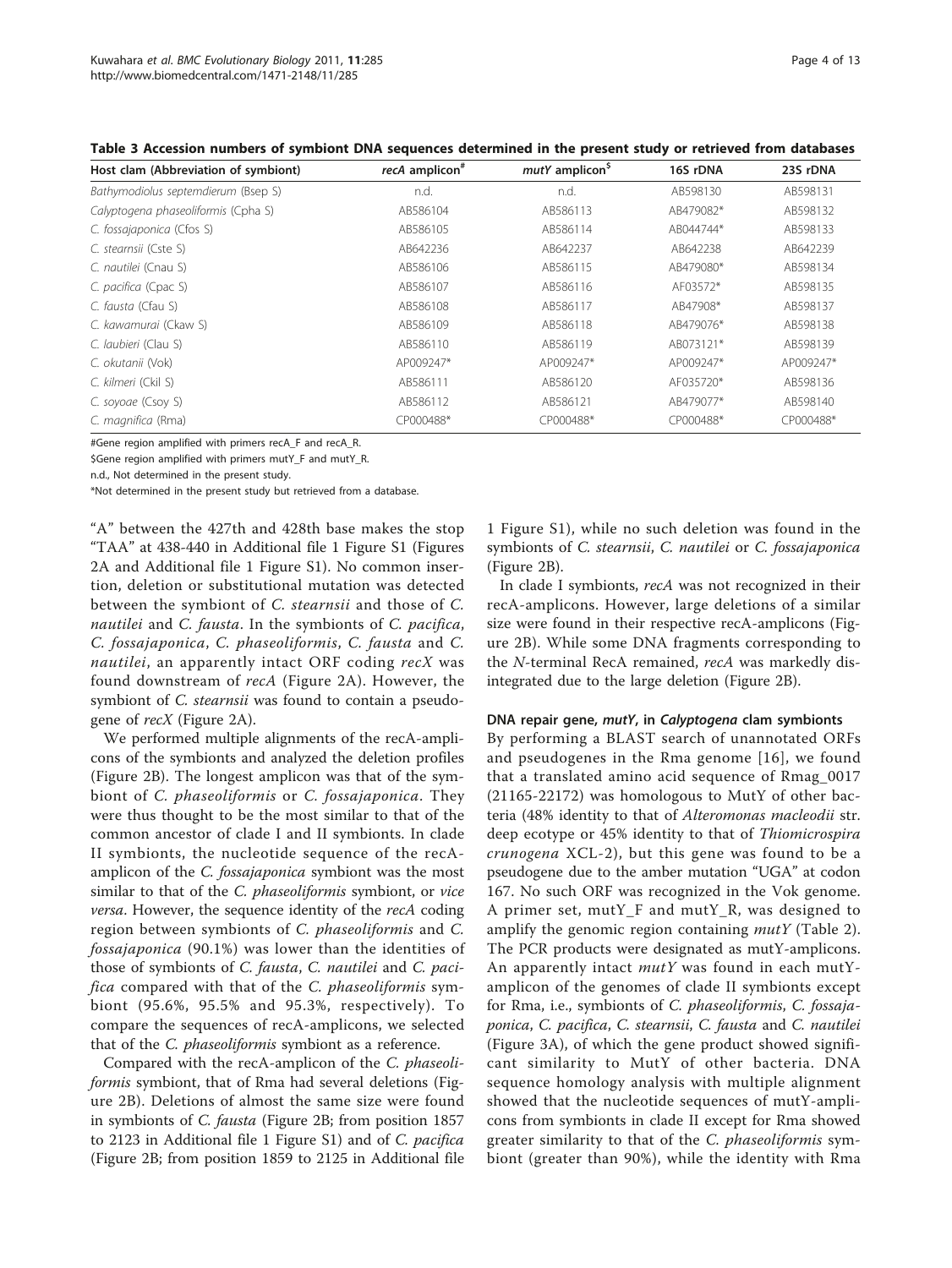<span id="page-4-0"></span>

S1), and a substitution mutation of G to A at position 568 to truncate mutY and deletions at positions 797-799 and 974-989 of mutY in Rma (see Additional file [2,](#page-11-0) Figure S2). Black triangle (2), Inactivation of recA by substitution and deletion mutations in the C. stearnsii symbiont. Black triangle (3), Inactivation of recA by a two-base insertion of "CC" at position 483-484, making a new stop codon, in the C. nautilei symbiont (see Additional file [1,](#page-11-0) Figure S1). Black triangle (4), Inactivation of recA by a two-base insertion of "CC" at position 483-484, making a new stop codon, in the C. fausta symbiont lineage (see Additional file [1,](#page-11-0) Figure S1). Black triangle (5), A deletion of almost the same size outside the recA coding region in the recA-amplicon region in the common ancestor of C. fausta and C. pacifica symbionts (Additional file [1,](#page-11-0) Figure S1: positions 1855-2123 for C. fausta symbiont and 1859-2125 for C. pacifica symbiont). Black triangle (6), Occurrence of large-sized deletions in recA- and mutYamplicons in the common ancestor of clade I symbionts (Figure 2).

was lower (80-90%) (Figure [3B\)](#page-6-0). In addition, two small inframe deletions (3 bp and 15 bp; positions from 797 to 799 and from 974 to 988 in Additional file [2,](#page-11-0) Figure S2) were found in the nucleotide sequences of Rma  $mutY$ . On the other hand, the mutY-amplicons from clade I symbionts were much shorter than that of the C. phaseoliformis symbiont, showing that it was highly degraded by deletions and substitutions (Figure [3B](#page-6-0)).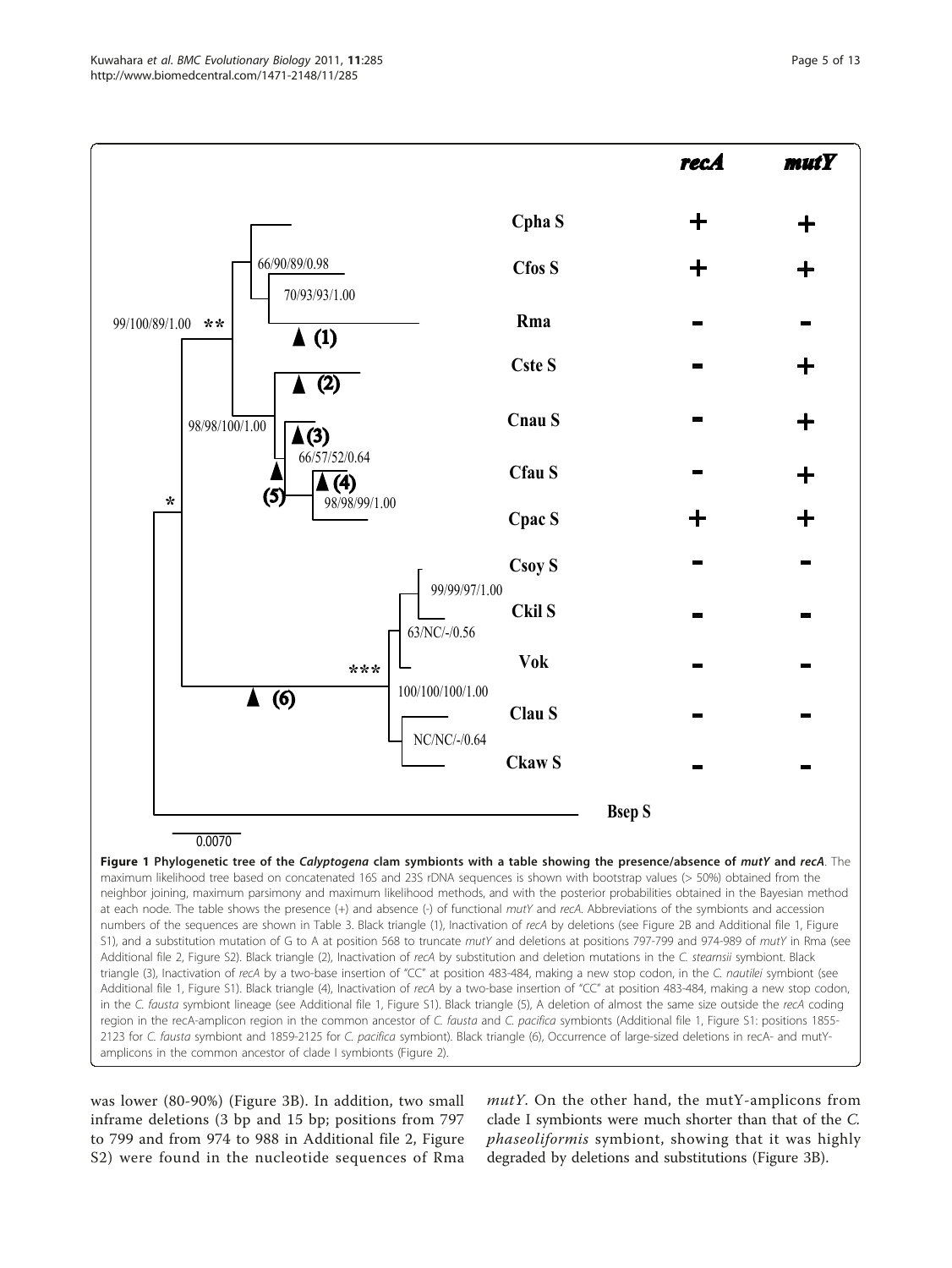<span id="page-5-0"></span>Kuwahara et al. BMC Evolutionary Biology 2011, <sup>11</sup>:285 http://www.biomedcentral.com/1471-2148/11/285



Figure 2 Open reading frames and nucleotide sequence homologies in the recA-amplicons from Calyptogena clam symbionts. A, Open reading frames (ORFs) of the recA-amplicons. Filled column, intact gene. Open columns, pseudogene or remnant gene. Gray column, part of the gene for RibD (bifunctional riboflavin biosynthesis protein). Blue column, recA. Light gray column, recX. Brown column, part of the gene for the ABC transporter ATP-binding protein (ABC-t). \*, mutated stop codon. B, Aligned recA-amplicons showing their nucleotide sequence identities and deletion profiles with that of the C. phaseoliformis symbiont.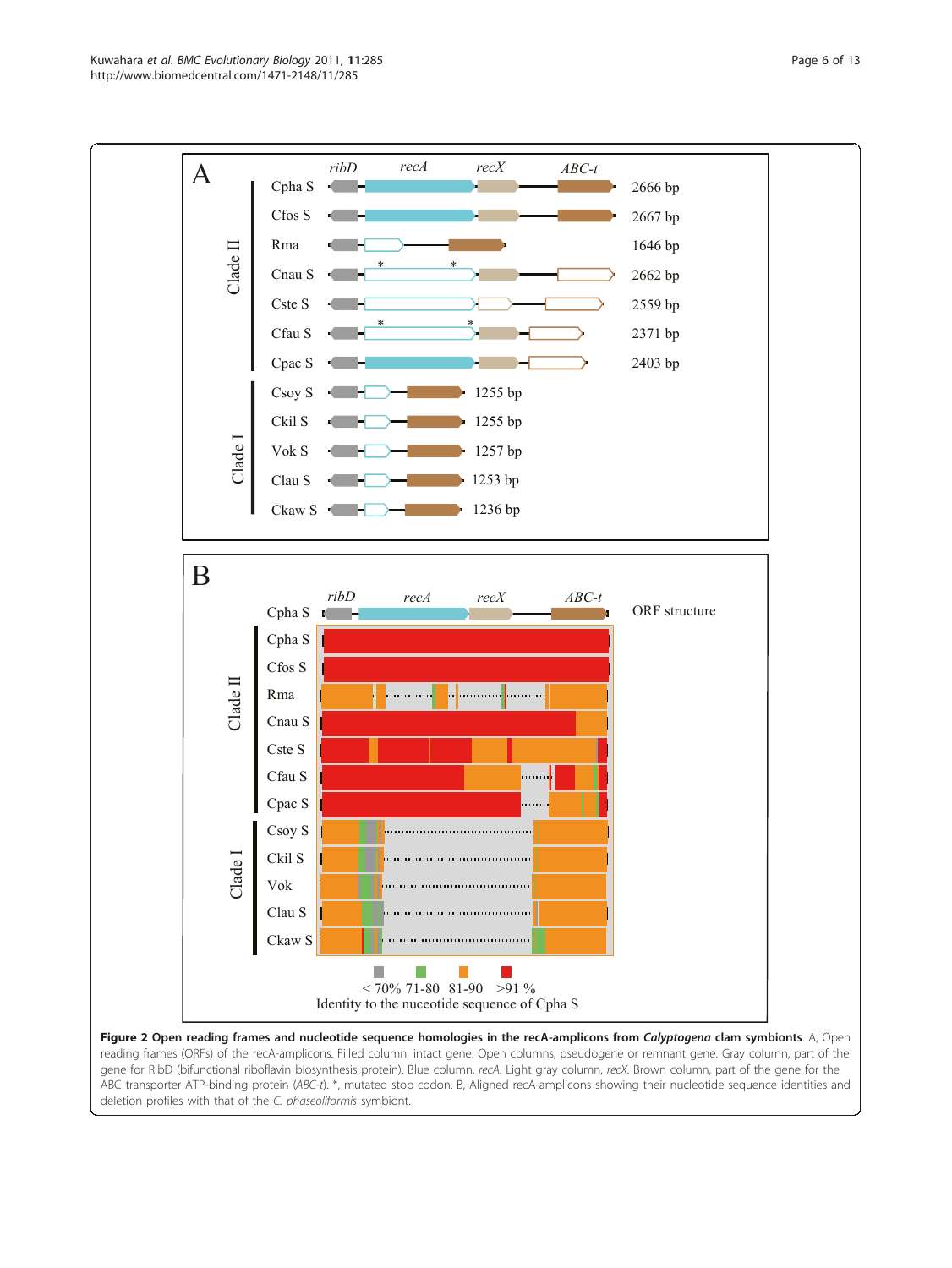<span id="page-6-0"></span>Kuwahara et al. BMC Evolutionary Biology 2011, <sup>11</sup>:285 http://www.biomedcentral.com/1471-2148/11/285



sequence identities and deletion profiles compared with that of the C. phaseoliformis symbiont. Dotted lines, deletions.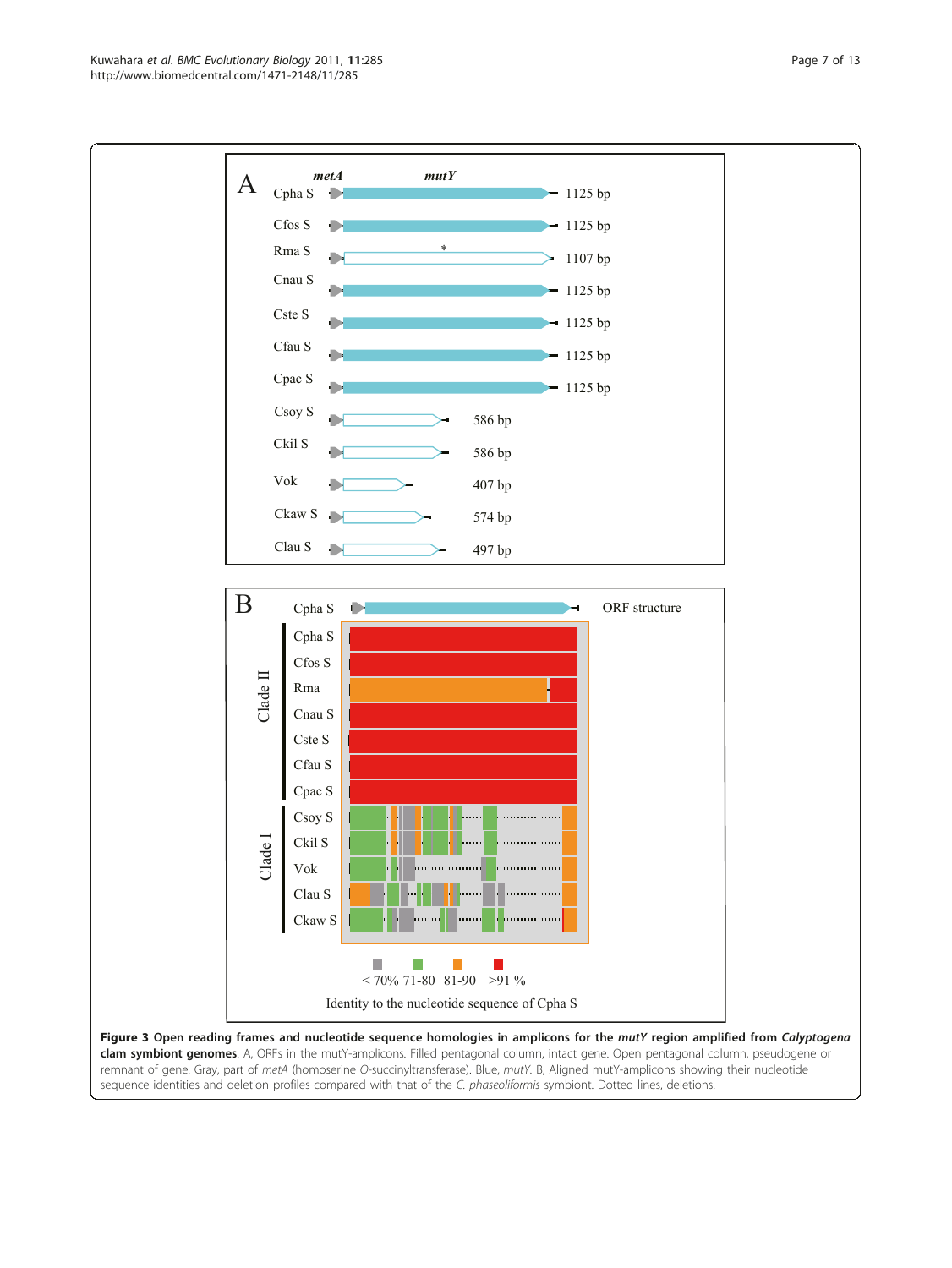<span id="page-7-0"></span>Because MutY was expected to contribute GC bias to the genomes of the Calyptogena clam symbionts, we analyzed the G+C contents of their 16S and 23S rRNA genes (Table 4). The mean G+C content of the 16S rRNA genes in clade I symbionts and Rma, which lacked intact mutY, and that in clade II symbionts except for Rma were 49.01 ± 0.59 and 50.21 ± 0.29 (%: mean  $\pm$  SD), respectively. This difference was significant in the *t*-test ( $p = 0.00119$ ) (Table 4). Those of 23S  $rRNA$  genes in the symbionts lacking  $mutY$  (clade I symbionts and Rma) and in the symbionts with  $mutY$ (clade II symbionts except for Rma) were  $48.25 \pm 0.35$ and  $49.47 \pm 0.36$  (%: mean  $\pm$  SD), respectively, and the difference was significant ( $p = 0.000143$ ) in the *t*-test. The G+C contents of the 16S and 23S rRNA genes of Rma were 50.20% and 48.94%, respectively, which were intermediate between those of the symbionts with or without  $mutY$  (Table 4). This may indicate that  $mutY$  in Rma became a pseudogene relatively recently.

## **Discussion**

Previously, we reported that recA was probably lost in the early stage of RGE in Calyptogena clam symbionts [[8](#page-12-0)]. The present study showed that some of the extant clam symbionts still have intact recA (Figure [2](#page-5-0)). We hypothesized that in the early phase of RGE of the clam symbionts before the loss of recA, large-sized deletions occurred due to RecA-dependent recombination [[8\]](#page-12-0). This type of deletion requires repeated sequences larger than 200 bp, which have been depleted from the genomes of Rma and Vok [[8,19](#page-12-0)]. It is still not clear whether the genomes of the Calyptogena clam symbionts containing  $recA$  have large-sized  $(> 200$  bp) repeated sequences. The presence of intact or of nearly intact recA and of mutY in clade II symbionts except for Rma suggests that the genomes of clade II symbionts are larger than those of clade I symbionts and that their RGE is in an earlier stage than in clade I symbionts. To resolve these questions, we must await their genome sequence analyses.

The coding region of recA was shown to be mostly deleted in Rma and clade I symbionts (Figure [2A](#page-5-0) and [2B\)](#page-5-0). A similar large-sized deletion was found in each of the recA-amplicons of clade I symbionts (Figure [2B\)](#page-5-0). This indicates that the shared part of their deletions occurred in the common ancestor of clade I symbionts after divergence from that of clade II symbionts [arrowhead (6) in Figure [1\]](#page-4-0). While both Rma and clade I symbionts lack recA, the phylogenetic tree strongly suggests that these losses occurred independently in both the ancestral Rma and the common ancestor of clade I symbionts (Figure [1\)](#page-4-0).

| Table 4 Effect of mutY on the GC content of ribosomal RNA genes in Calyptogena clam symbionts |  |          |  |
|-----------------------------------------------------------------------------------------------|--|----------|--|
| .                                                                                             |  | -------- |  |

| Host clam           | Clade          | mutY                     | 16S rDNA    |           | 23S rDNA    |           |
|---------------------|----------------|--------------------------|-------------|-----------|-------------|-----------|
|                     |                |                          | Length (bp) | $G + C\%$ | Length (bp) | $G + C\%$ |
| Calyptogena kilmeri |                |                          | 1428        | 48.79     | 2519        | 48.14     |
| C. kawamurai        |                |                          | 1510        | 48.77     | 2519        | 47.94     |
| C. soyoae           |                |                          | 1508        | 48.77     | 2525        | 48.13     |
| C. laubieri         |                | $\overline{\phantom{a}}$ | 1343        | 48.65     | 2519        | 48.25     |
| C. okutanii         |                | $\overline{\phantom{a}}$ | 1468        | 48.87     | 2525        | 48.12     |
| C. magnifica        | $\mathsf{I}$   | $\overline{\phantom{a}}$ | 1468        | 50.20     | 2536        | 48.94     |
| Mean                | $1 + Rma*$     |                          |             | 49.01#    |             | 48.25§    |
| SD                  |                |                          |             | 0.59      |             | 0.35      |
| Mean                | only           |                          |             | 48.77\$   |             | 48.12!    |
| <b>SD</b>           |                |                          |             | 0.08      |             | 0.11      |
| C. phaseoliformis   | $\mathbf{I}$   | $+$                      | 1506        | 50.41     | 2530        | 49.81     |
| C. fossajaponica    | $\mathsf{I}$   | $^{+}$                   | 1467        | 50.64     | 2531        | 49.99     |
| C. stearnsii        | $\mathsf{I}$   | $^{+}$                   | 1467        | 49.90     | 2535        | 49.07     |
| C. nautilei         | $\mathsf{I}$   | $^{+}$                   | 1506        | 49.90     | 2528        | 49.36     |
| C. fausta           | $\mathsf{I}$   | $^{+}$                   | 1507        | 50.13     | 2534        | 49.31     |
| C. pacifica         | $\mathsf{I}$   | $^{+}$                   | 1428        | 50.27     | 2532        | 49.25     |
| Mean                | Il except Rma* |                          |             | 50.21#\$  |             | 49.47§!   |
| SD                  |                |                          |             | 0.29      |             | 0.36      |

\*Ca. Ruthia magnifica (symbiont of C. magnifica)

#Difference between G+C contents of 16S rRNA genes of clade I symbionts+Rma and of clade II symbionts except Rma was significant (p = 0.00119) in the t-test. \$Difference between G+C contents of 16S rRNA genes of clade I symbionts and of clade II symbionts except Rma (p = 0.00257) was significant in Welch's test. §Differences between G+C contents of 23S rRNA genes of clade I symbionts+Rma and of clade II symbionts (p = 0.00014) was significant in the t-test. !Difference between G+C contents of 23S rRNA genes of clade I symbionts and of clade II symbionts (p = 2.014e-5) was significant in the t-test.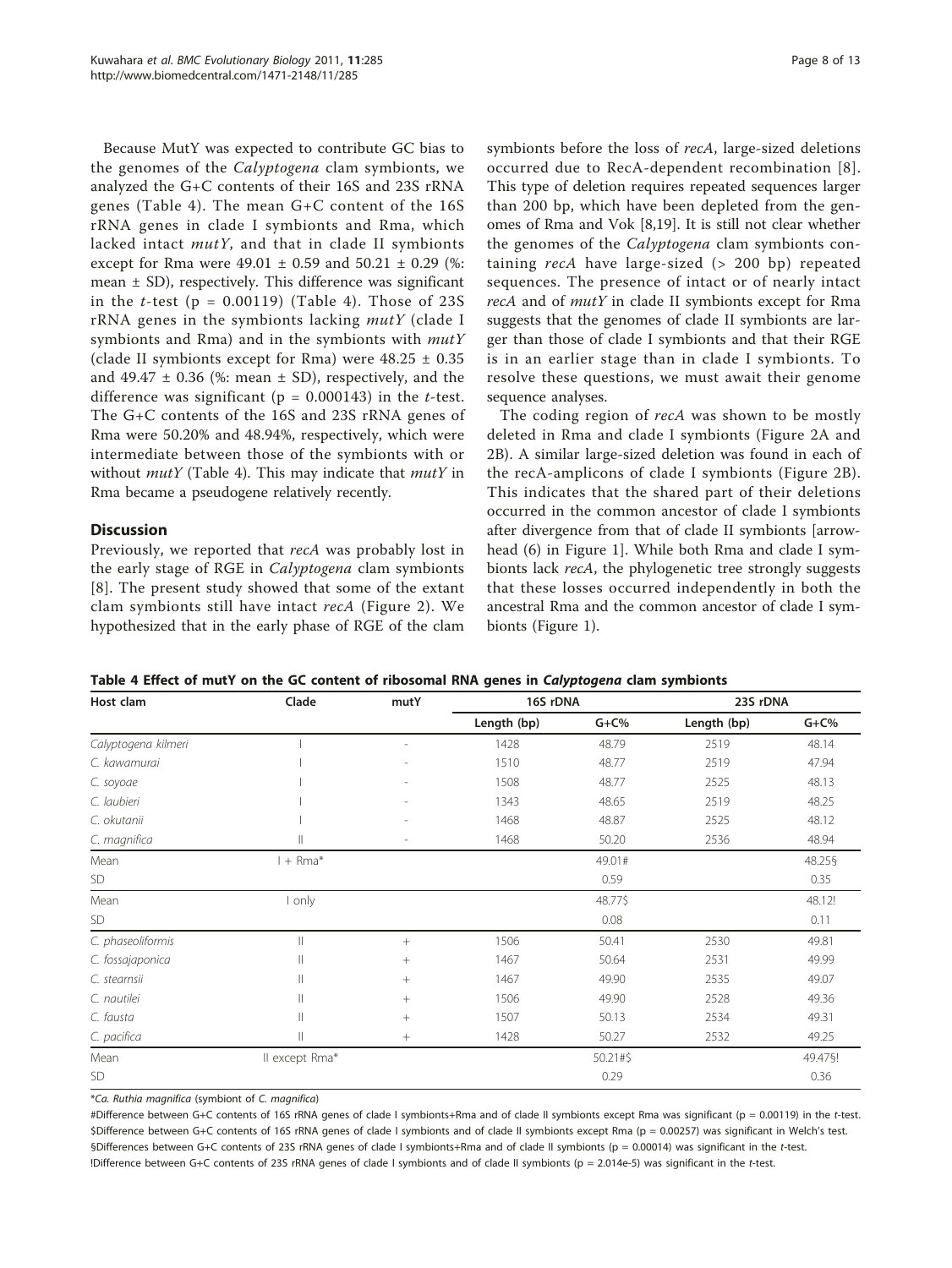Degradations of the ORFs for recA in Rma and in the symbionts of C. stearnsii, C. fausta and C. nautilei indicate that RGE in the extant clade II symbionts of Calyptogena clams is in the transitional stage of recA loss. The loss of recA may start with the degeneration of its ORF by point mutations or a few base insertion/deletion mutations like those in the symbionts of C. fausta, C. nautilei and C. stearnsii (Figures [2](#page-5-0) and Additional file [2](#page-11-0), Figure S1), then continue in the next stage with larger deletions, e.g., those in Rma and in clade I symbionts (Figures [2](#page-5-0) and Additional file [2,](#page-11-0) Figure S1), generated by successive illegitimate recombinations or replication slippages without RecA [[8,23\]](#page-12-0). This also suggests that the longer (> 200 bp) repeated sequences were depleted in the symbiont genome, and that as a result RecA was not able to function as a recombinase or a deletion generator in the genome before losing this gene.

A three-dimensional (3D) homology model of RecA reconstruction using the crystal structure of E. coli RecA [[24](#page-12-0)] as a template showed that the 3D structure of RecA in the symbiont of C. phaseoliformis was similar to that of E. coli (Additional files [3](#page-11-0) and [4,](#page-11-0) Figure S3). RecA consists of three domains: the N-terminal domain functions as a monomer-monomer interface; the central domain is responsible for ATP binding; and the C-terminal domain is responsible for dsDNA binding [[24\]](#page-12-0). This indicates that RecA in the symbionts of C. phaseoliformis, C. fossajaponica and C. pacifica are functional, and that the truncated RecA in C. fausta and C. nautilei symbionts having only the N-terminal 68 amino acids is functionless (Additional files [3](#page-11-0) and [4](#page-11-0), Figure S3).

In the symbiont genomes of C. fausta and C. nautilei, the truncations of their recAs were respectively caused by the same two-base (CC) insertion mutations at the same position of the gene (Additional file [1,](#page-11-0) Figure S1). It is not clear whether the insertion occurred in the common ancestor of the symbionts of C. fausta, C. nau-tilei and C. pacifica [arrowhead (5) in Figure [1](#page-4-0)] and the inserted sequence was removed later in the symbiont of C. pacifica, or whether the insertions occurred independently in the two symbiont lineages of C. nautilei and C. fausta [arrowheads (3) and (4) in Figure [1\]](#page-4-0). If an insertion occurs randomly at any position of the genome, the identical two-base insertion would not likely have occurred independently at the same position of two different genomes at approximately the same time. This question should be addressed in future studies of their genomes.

Because no common insertion/deletion or substitutional mutation making a stop codon was detected among the symbionts of C. stearnsii, C. fausta and C. nautilei, the mutations in the C. stearnsii symbiont occurred independently in its lineage [arrowhead (2) in Figure [1](#page-4-0)].

The recAs of C. fausta and C. nautilei symbionts were shown to have additional insertions (Additional file [1](#page-11-0), Figure S1). These insertions may have occurred after the loss of the function of the gene by the insertion of "CC" as a result of the relaxation of selective pressure. While RecA is known to be important for recombination and repair mutations, like double-strand breaks of DNA, intracellular symbionts tend to lose it [[6\]](#page-12-0). The selective pressure to retain recA probably remained in the early evolutionary stages of the Calyptogena clam symbionts. However, after the loss of large-sized repeated sequences, the selective pressure for retaining recA may have decreased.

In clade II symbionts, the present data indicate that their recAs are currently deteriorating. This also supports the above hypothesis that the RGE stage due to recA-dependent deletion is probably ending in these extant genomes.

The DNA repair gene  $mutY$  was found in the genomes of clade II symbionts except for Rma (Figure [1](#page-4-0)). In Rma, mutY was found to be split into two ORFs (Figure [3A](#page-6-0)) by a substitution of the 501st G with A, making a new stop codon (Additional file [2,](#page-11-0) Figure S2). The phylogenetic tree indicates that this mutation occurred in the Rma lineage after divergence from the symbionts of C. phaseoliformis and C. fossajaponica [arrowhead (1) in Figure [1](#page-4-0)]. MutY has been shown to be composed of the N-terminal and C-terminal domains (Additional files [5](#page-11-0) and [6](#page-11-0), Figure S4) [[25](#page-12-0)]. Substrate DNA binds to the cleft between these two domains [[26\]](#page-12-0). While 3D homology modeling showed that MutY of C. phaseoliformis, C. fossajaponica, C. fausta, C.nautilei and C. pacifica symbionts seemed to have an intact 3D structure and to be functional (Additional files [5](#page-11-0) and [6](#page-11-0), Figure S4), the split gene products of the Rma  $mutY$  fragments are functionless (Additional files [5](#page-11-0) and [6](#page-11-0), Figure S4). The evidence that the gene encodes an almost intact amino acid sequence/architecture indicates that Rma lost the functionality of *mutY* relatively recently.

The G+C content of genomes generally tends to decrease in obligate intracellular symbionts with decreasing genome size [[3\]](#page-12-0). MutY is known to repair A-G mismatches to C-G [[20\]](#page-12-0). The loss of  $mutY$  in a genome is expected to decrease the G+C content [[8](#page-12-0),[27\]](#page-12-0). However, many insect intracellular symbionts such as Buchnera spp. with genomes that have low G+C content still have  $mutY$  [[8\]](#page-12-0). In addition, a recently found very small genome of the insect symbiont *Ca*. Hodgikinia cicadicola lacking  $mutY$  has a high G+C content [[4\]](#page-12-0). These may contradict the above view and indicate that the loss of mutY does not significantly contribute to the decrease in the G+C content of the genome. However, in this study, the G+C content in the 16S and 23S rRNA gene sequences was significantly lower in the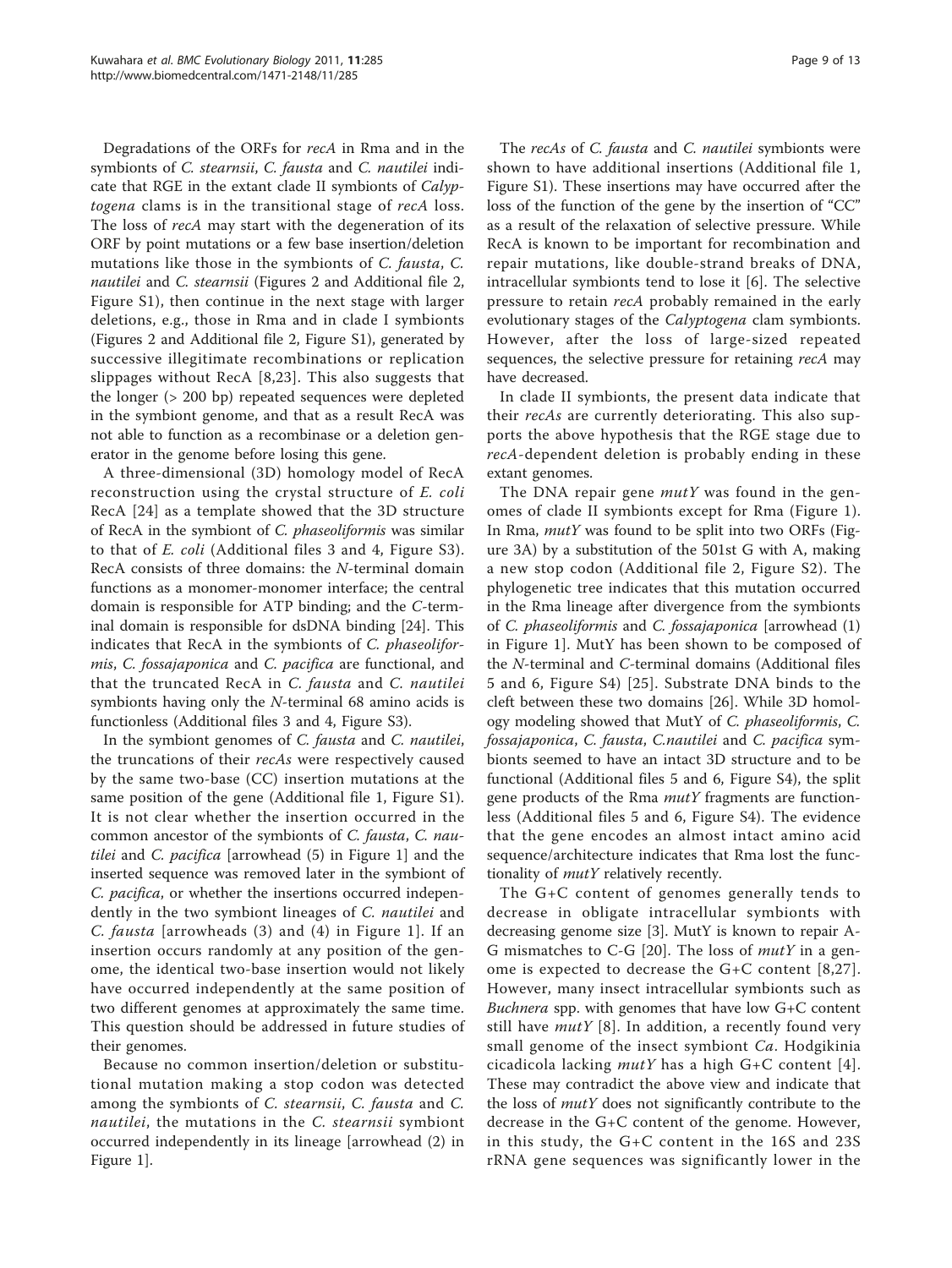Calyptogena symbionts without  $mutY$  than that in the symbionts with  $mutY$  (Table [4](#page-7-0)). This supports the hypothesis that the loss of mutY contributes to the GC bias of the genome [[20,27\]](#page-12-0). The G+C content of Rma was intermediate between the two symbiont clades. This agrees with the view that it lost functional *mutY* more recently than clade I symbionts during evolution. This result also coincides with the data showing that the G +C content of the Rma genome (34.0%) is higher than that of Vok (31.6%) [[16,17\]](#page-12-0). Stewart et al. have recently reported that the G+C contents of 9 genes including 16S and 23S RNA genes of the symbionts in the gigas/ kilmeri clade that corresponds to clade I in the present study were significantly lower than those of another clade that corresponds to clade II in the present study (Additional file [7,](#page-11-0) Figure S5) [[28\]](#page-12-0). Although it was not clear whether the symbionts in the other clade reported by Stewart et al. [[28](#page-12-0)] had  $mutY$  or not, the present results suggest that they do and thus the G+C contents of their genes are higher than those of the symbionts in the gigas/kilmeri clade.

It has recently been shown that mutational bias of  $GC \rightarrow AT$  is a general trend in bacteria, and this trend may be counterbalanced by biased gene conversion and natural selection to maintain the G+C contents [[29-31](#page-12-0)]. In intracellular symbionts, relaxation of natural selection, lower recombination frequency, small effective population size, codon usage, availability of nucleotides in the cytoplasmic pool and loss of DNA repair genes may contribute to lower G+C content [\[4,31,32\]](#page-12-0). In addition to the loss of mutY, any of these factors may have also contributed to a greater reduction of the G+C content in symbionts in clade I compared with those in clade II. However, this remains to be studied in future.

The present phylogenetic tree shows that both  $mutY$ and recA have been lost in Rma and in clade I symbionts (Figure [1](#page-4-0)). Were the losses in clade I symbionts and Rma accidental coincidences or related phenomena? The loss of recA may increase the mutation rate of the genome and hence increase the possibility of losing other genes such as  $mutY$ . It is also noteworthy that the branch length of Rma is longer than other branches in the clade II lineage, and the branch length from the node between clade I and II symbionts (\* in Figure [1\)](#page-4-0) to the node of clade I symbiont radiation (\*\*\* in Figure [1](#page-4-0)) is longer than the length to the node of clade II symbiont radiation (\*\* in Figure [1\)](#page-4-0). As a result, the loss of recA which occurred in Rma and clade I symbionts independently may have increased the mutation rate and elongated these branch lengths. This may also increase the probability of losing other genes including mutY.

Once genes lose their functions, their selective pressure must be relaxed and their mutation rates are expected to increase [[33\]](#page-12-0). In the functionless recAs of C.

fausta and C. nautilei, one additional mutation was found in each (Additional file [1,](#page-11-0) Figure S1). Two additional deletions were also found in the Rma mutY (Additional file [2,](#page-11-0) Figure S2). These may be the result of the decreased (relaxed) selective pressure after the losses of the functions of the genes.

While an evolutionary event like the loss of a gene for DNA repair or recombination may occur spontaneously in a certain lineage, it must greatly affect the later evolutionary fate of that lineage. We previously suggested that the loss of recA probably stabilized the genome architecture in Calyptogena clam symbionts [[8](#page-12-0),[34\]](#page-12-0). The present data raise the possibility that the loss of  $mutY$  affected the G+C content of the genomes of the Calyptogena symbionts. The effect of losing genes for DNA recombination and repair on their RGE will be analyzed by sequencing the genomes of other Calyptogena clam symbionts, which is now in progress and will be published elsewhere.

## Conclusion

The apparently intact genes for DNA recombination and repair *recA* and *mutY* were found in some clade II symbionts, i.e., symbionts of C. phaseoliformis, C. fossajaponica and C. pacifica. Those of C. stearnsii, C. nautilei and C. fausta had intact  $mutY$  but their recA was found to be a pseudogene due to insertion/deletion and/or substitution mutations. These genes were disintegrated and lost in Rma and in clade I symbionts. Most of the recA coding region was lost in the common ancestor of clade I symbionts and in the Rma lineage as a result of deletions. In the symbionts of C. stearnsii, C. fausta and C. nautilei, recA became functionless due to small base insertions and substitutions. The mutY gene of Rma was disintegrated by a substitutional mutation.  $m u tY$  was also lost through deletions in the common ancestor of clade I symbionts. The coinciding losses of both recA and  $mutY$  in Rma and clade I symbionts are thought to have occurred independently in the respective lineages.

The G+C contents of the symbionts with  $mutY$  were significantly higher than in those without *mutY*. This indicates that the loss of mutY probably decreased the G+C contents of the descendant symbiont genomes. This suggests that gene degradation, which occurs by chance in some lineages of symbionts, greatly affects the genomes of later descendants of the lineage.

## Methods

#### Sample collection

Calyptogena clams were collected and stored at -80°C in a freezer until use (Table [1\)](#page-2-0). C. pacifica, C. stearnsii and C. kilmeri were collected in Monterey Bay (Table [1](#page-2-0)) and were kind gifts to JAMSTEC from Dr. J. Barry of the Monterey Bay Aquarium Research Institute.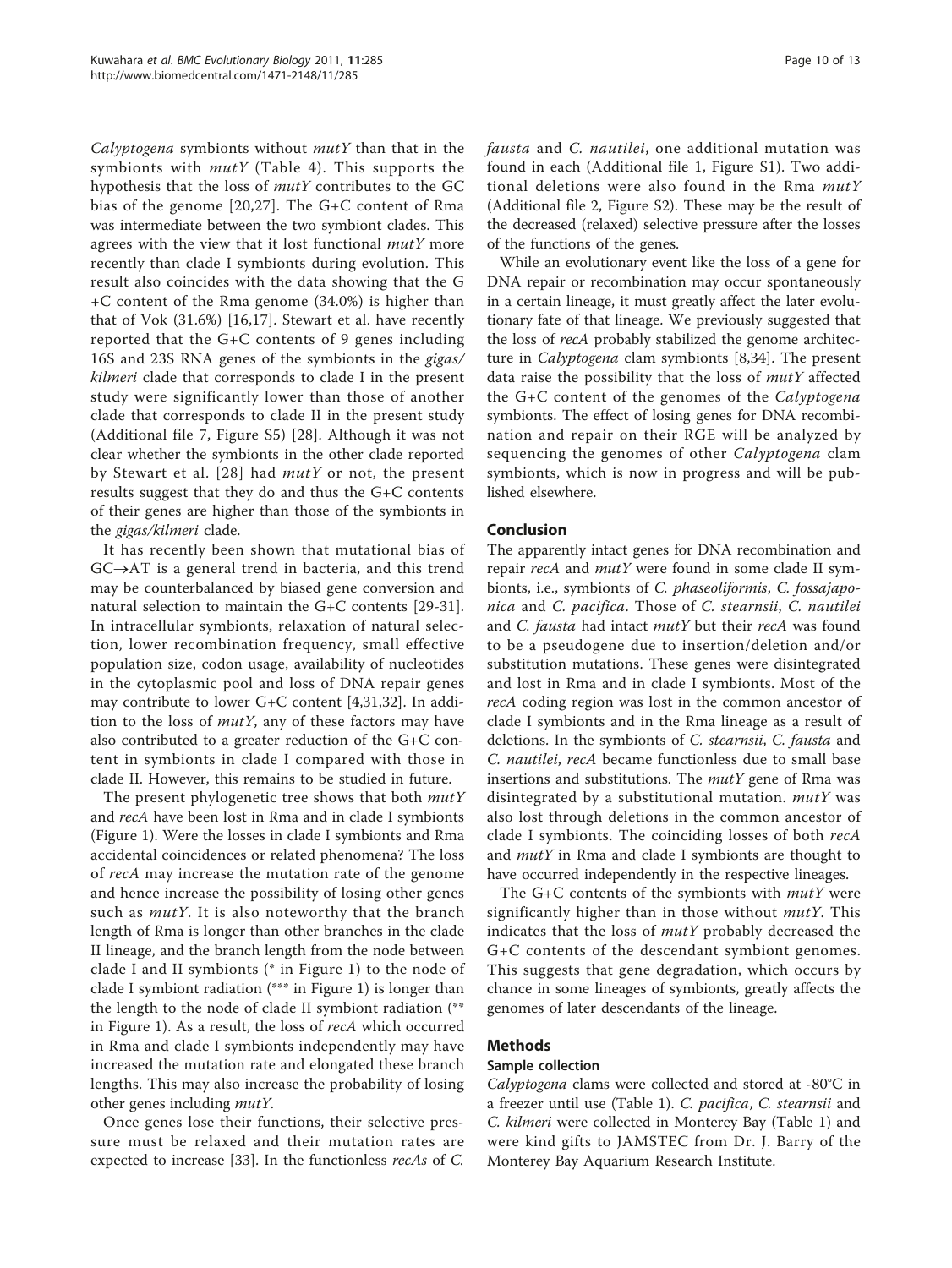#### DNA extraction

The gill tissue was dissected, washed with filtered (0.2 μm pore membrane filter; Millipore), sterilized artificial seawater to remove bacteria attached to the gill surface and chopped with scissors. DNA was extracted from approximately 10 mg of the tissue with a DNeasy Tissue Kit (Qiagen) according to the manufacturer's instructions. Although some bacteria attached to the surface of the gill tissue might have remained after washing, only the amplified products of the symbionts were detected in PCR for the 16S rRNA gene. This indicated that bacteria contaminating the surface of the gills were far less numerous than the symbionts.

#### Primer design

Almost whole-length genes for the small subunit ribosomal RNA (16S rRNA) and the large subunit ribosomal RNA (23S rRNA) were amplified from 10 Calyptogena clam symbionts with specific primers (Table [2\)](#page-2-0).

Based on the conserved RecA amino acid sequences of several gamma-proteobacteria, a set of internal consensus primers was designed for PCR amplification of recA in the Calyptogena clam symbionts (Table [2](#page-2-0)). In PCR, a DNA fragment amplified from C. phaseoliformis symbiont DNA was detected. A BLAST search showed that the DNA fragment obtained was a portion of recA. We then searched for recA or its remnant in the genomes of Rma and Vok with BLASTX using recA in E. coli str. 12, substr. MG 1655 (accession number = NC\_000913, gene locus tag = b2699) as a reference and found a remnant gene sequence of recA in the Rma genome. A set of primers was designed from the conserved franking regions of the corresponding regions of the Rma and Vok genomes. The primers were designated as the external primers for recA (Table [2](#page-2-0)). Primers for PCR of mutY were designed based on the franking regions of the remnant sequences of  $mutY$  detected in the Rma genome and their corresponding sequences in Vok (Table [2\)](#page-2-0).

## Amplification of the ribosomal RNA genes, recA and mutY, from Calyptogena clam symbionts

The genome regions containing 16S rRNA, 23S rRNA, mutY, recA or their corresponding regions were amplified by PCR with the primer sets shown in Table [2](#page-2-0). According to the manufacturer's instructions, the reaction mixture contained 1 μl of template solution containing 100 ng of DNA, 5  $\mu$ l of 10× ExTaq buffer (Takara), 4 μl of dNTP mix (Takara), 1 μl of the 10 pmol/μl forward primer solution, 1 μl of the 10 pmol/μl reverse primer solution, 0.25 μl of ExTaq polymerase solution (Takara) and 37.75 μl of pure water. The reaction mixture was initially incubated at 96°C for 2 min, then subjected to 35 cycles of the PCR protocol (96°C for 20 s, 55°C for 45 s and 72°C for 3 min) and finally to extension at 72°C for 10 min with a Takara TP600 Thermal cycler. The reaction mixture (2 μl) was applied to 1% agarose gel electrophoresis to check the amplicons. The gel was stained with 0.6% ethidium bromide solution to visualize the amplicon bands. The amplified DNA was purified with a Wizard SV Gel and a PCR Clean-Up System Kit (Promega) according to the manufacturer's instructions.

The nucleotide sequences of the amplified and purified DNAs were determined using a Big Dye Terminator v3.1 Cycle Sequencing Kit (Applied Biosystems) and an ABI PRIZM 3100 Genetic Analyzer (Applied Biosystems) according to the manufacturer's instructions. The sequences obtained were submitted to DDBJ-EMBL-GENBANK, and their accession numbers are listed in Table [3.](#page-3-0)

Phylogenetic relationships of *Calyptogena* clam symbionts were analyzed using the genes for 16S rRNA and 23S rRNA, some of which were retrieved from DDBJ-EMBL-GENBANK. The 16S and 23S rRNA gene sequences were concatenated and aligned using MAFFT 6 [\[34,35\]](#page-12-0). The alignment obtained was manually refined, and ambiguous nucleotide positions were excluded using Se-Al ver. 2.0all [\[36](#page-12-0)]. The aligned sequences (3128 bp) were analyzed using the neighbor-joining (NJ) and maximum composite likelihood methods [\[37](#page-12-0)] and maximum parsimony (MP) methods with MEGA 4 [\[38,39](#page-12-0)], as well as with the maximum likelihood (ML) method with PAUP\* 4.0 [[39](#page-12-0)]. The NJ tree was constructed with the maximum composite likelihood method distance [[37\]](#page-12-0). MP analysis was performed with a heuristic search using close neighbor interchange (level  $= 1$ ), a branchswapping method with initial trees generated by random addition (10 replications); a complete deletion option was used to treat gaps/missing data. Modeltest ver 3.7 [[40\]](#page-12-0) was used to select the appropriate model of evolution for the ML analysis, with the Akaike information criterion. ML analysis was performed using the GTR+I +G model [\[41\]](#page-12-0), and optimized parameter values were applied after the determination using Modeltest. The reliability of the tree topology was assessed by bootstrap resampling (number of pseudoreplicates: NJ and MP, 1000; ML, 100). They were also analyzed by the Bayesian method using MrBayes 3.1 [[42\]](#page-12-0). The posterior probabilities were calculated to assess the reliability of the tree topology. For Bayesian analysis, we determined the optimal model of sequence evolution for each of the two genes (16S rRNA and 23S rRNA genes) using MrModeltest 2.2 [[43\]](#page-12-0). The GTR+I+G model was selected for both the 16S rRNA and 23S rRNA genes. Bayesian analysis was performed with random starting trees and unlinked parameters and run for 5,000,000 generations, sampling the Markov chains at intervals of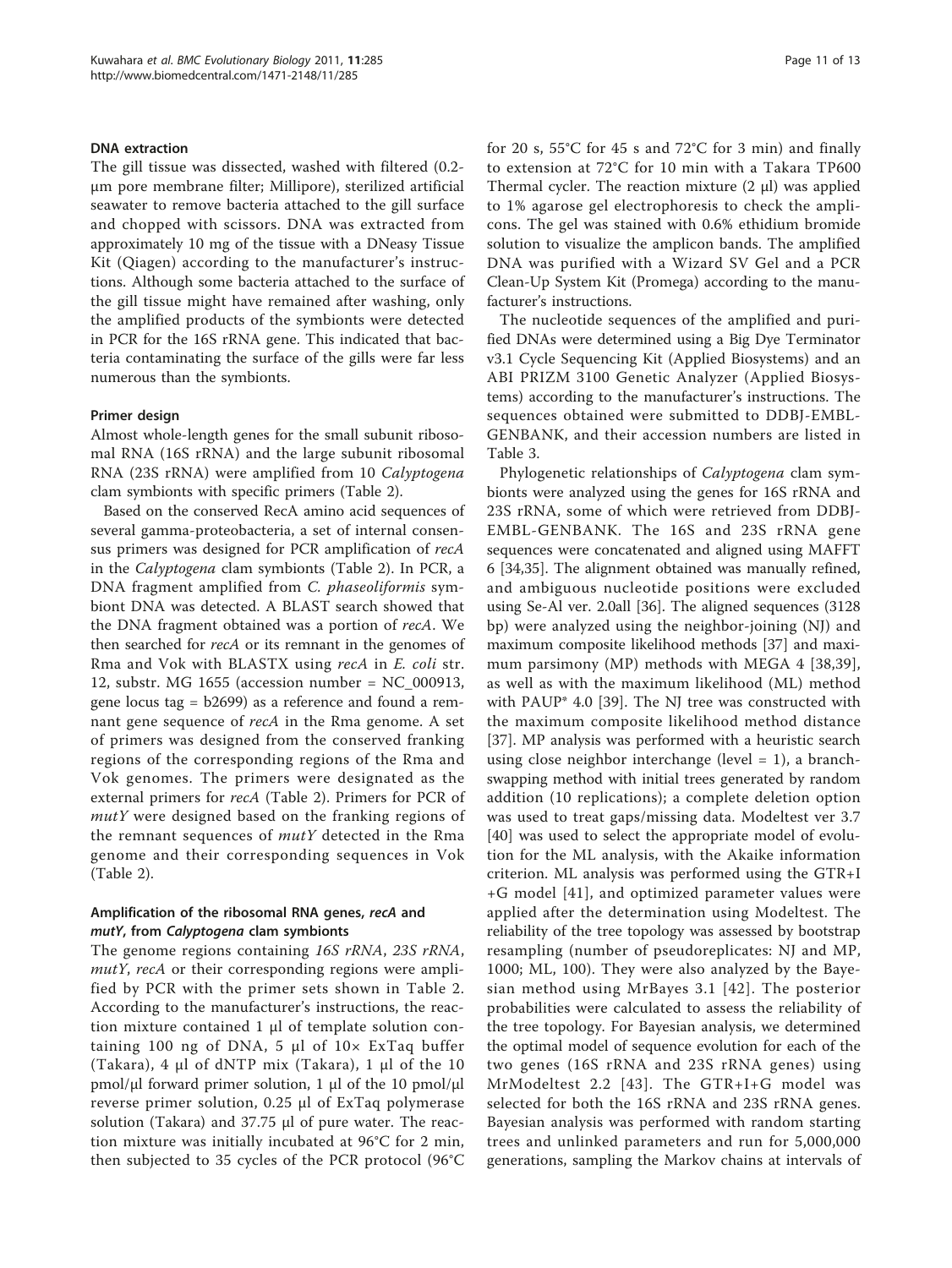<span id="page-11-0"></span>100 generations. Four heated Markov chains (using default heating values) were used. The first 12,500 of the 50,000 resulting trees were discarded as "burn-in." To ensure that Markov chains were not trapped on local optima, Bayesian inferences were performed twice, beginning with different starting trees, and apparent stationary levels were compared for convergence [[44](#page-12-0)].

To locate recA and  $mutY$  in the amplified DNA fragments, a search was performed for an ORF, and then a BLAST search against the NCBI protein database (nr) was performed. Multiple alignments for their nucleotide sequences were constructed using the Multi-LAGAN program [[45\]](#page-12-0).

## Additional material

[Additional file 1: F](http://www.biomedcentral.com/content/supplementary/1471-2148-11-285-S1.PDF)igure S1. Multiple sequence alignments of recAamplicons from Calyptogena clam symbiont genomes. The recAcontaining genome region (recA-amplicon) was amplified with a primer set [recA\_F (5'-GATTGCATATCATTCATCTGATAACG-3'), recA\_R (5'-AGTGGATTRGGATCAAGCATAGC-3')] from 9 Calyptogena clam symbionts using the PCR and from 2 symbiont genomes [Vesicomyosocius okutanii (Vok: accession  $# = \text{AP009247}$ ) and Ruthia magnifica (Rma: accession  $# =$ CP000488)] in in silico PCR. Abbreviations of symbionts are shown in Table [3.](#page-3-0) Gray background-colored horizontal sequence in Cpha S, part of ribD; blue background-colored horizontal sequence in Cpha S, recA; light gray background horizontal sequence in Cpha S, recX; brown background horizontal sequence of Cpha S, part of ABC-t (ABC transporter ATPbinding protein gene). \*Identical nucleotide in the aligned sequences. Gray background vertical column, gap in Cpha S sequence. Red letters, in-frame start codon of recA or mutated recA ORFs. Blue letters, in-frame stop codon.

[Additional file 2: F](http://www.biomedcentral.com/content/supplementary/1471-2148-11-285-S2.PDF)igure S2. Multiple sequence alignment of mutYamplicons from Calyptogena clam symbiont genomes. The mutYcontaining genome region (mutY-amplicon) was amplified with a primer set [mutY\_F and mutY\_R (Table [2](#page-2-0))] from 9 Calyptogena clam symbionts in PCR and from 2 symbiont genomes [Vesicomyosocius okutanii (Vok: accession  $# = \text{AP009247}$  and Ruthia magnifica (Rma: accession  $# =$ CP000488)] in in silico PCR. Abbreviations of symbionts are shown in Table [3.](#page-3-0) Gray background horizontal sequence in Cpha S, part of metA (homoserine O-succinyltransferase); blue background sequence in Cpha S, mutY. \*Identical nucleotide in the aligned sequences. Gray vertical column, gap in Cpha S sequence. Red letters, in-frame start codon of the original or mutated mutY ORFs. Blue letters, in-frame stop codon.

[Additional file 3: F](http://www.biomedcentral.com/content/supplementary/1471-2148-11-285-S3.PDF)igure S3. Part A. 3D homology models reconstructed for RecA of the Calyptogena phaseoliformis symbiont. Homology modeling using the Swiss-Model Workspace [\(http://](http://swissmodel.expasy.org/) [swissmodel.expasy.org/\)](http://swissmodel.expasy.org/) was based on the 3D structure of Escherichia coli RecA (PDB accession number 1U94: [\[24\]](#page-12-0)) as a template. A, Alignment of amino acid sequences of Calyptogena clam symbiont RecA and E. coli. RecA. Sequences were aligned with ClustalW. a, RecA sequence from Lys-6 to Pro-331 in E. coli; b, secondary structure of E. coli RecA (1U94). Red rectangles,  $\alpha$ -helices; blue arrows,  $\beta$ -strands. c, RecA sequence from Lys-5 to Thr-329 in the symbiont of C. phaseoliformis. d, RecA sequence of Nterminal ORF in the symbiont of C. fausta. e, RecA sequence of Cterminal ORF in the symbiont of C. fausta.

#### [Additional file 4: F](http://www.biomedcentral.com/content/supplementary/1471-2148-11-285-S4.PNG)igure S3. Parts B-E. 3D homology models reconstructed for RecA of the Calyptogena phaseoliformis symbiont.

Homology modeling using the Swiss-Model Workspace [\(http://](http://swissmodel.expasy.org/) [swissmodel.expasy.org/\)](http://swissmodel.expasy.org/) was based on the 3D structure of Escherichia coli RecA (PDB accession number 1U94: [\[24\]](#page-12-0)) as a template. B, Homology model reconstructed for C. phaeoliformis symbiont RecA. C, Homology model reconstructed for N-terminal and C-terminal amino acid peptides of RecA in C. fausta symbiont. N-terminal and C-terminal peptides are shown in violet and light blue, respectively. D, Crystal structure of E. coli

Page 12 of 13

RecA (accession  $# = 1 \cup 94$ );  $\alpha$ -helices and  $\beta$ -sheets are indicated in redgreen, and light blue, respectively. E, Merged 3D structures of RecAs of E. coli (D) and of C. phaseoliformis symbionts (B) showing that their 3D structures are nearly the same. This suggests that the C. phaseoliformis symbiont RecA is intact and functional.

#### [Additional file 5: F](http://www.biomedcentral.com/content/supplementary/1471-2148-11-285-S5.PDF)igure S4. Part A. 3D homology models

reconstructed for MutY of the C. phaseoliformis symbiont. The model was reconstructed using the Swiss-Model Workspace ([http://](http://swissmodel.expasy.org/) [swissmodel.expasy.org/\)](http://swissmodel.expasy.org/) based on the crystal structure of Geobacillus stearothermophilus MutY [[26\]](#page-12-0) (PDB accession # = 3FSP) as a template. A, Alignment of MutY amino acid sequences of Calyptogena symbionts and G. stearothermophilus. Sequences were aligned using ClustalW. a, MutY sequence from Phe-8 to Ser-360 in G. stearothermophilus. b, Secondary structure of G. stearothermophilus MutY (3FSP). Red rectangles,  $\alpha$ -helices; blue arrows, B-strands, c, MutY sequence from Val-1 to Asp-341 in the symbiont of C. phaseoliformis. d, MutY sequence of N-terminal ORF in Ruthia magnifica. e, MutY sequence of C-terminal ORF in R. magnifica.

#### [Additional file 6: F](http://www.biomedcentral.com/content/supplementary/1471-2148-11-285-S6.PNG)igure S4. Parts B-E. 3D homology models reconstructed for MutY of the C. phaseoliformis symbiont. B,

Homology model reconstructed for C. phaseoliformis symbiont MutY. C, Homology model reconstructed for N-terminal (violet) and C-terminal (light blue) amino acid peptides of MutY in R. magnifica. D, Crystal structure of G. stearothermophilus MutY (accession  $# = 3FSP$ ).  $\alpha$ -Helices and  $\beta$ -sheets are indicated as red-green and light blue, respectively. E, Merged 3D structures of MutY of G. stearothermophilus (D) and C. phaseoliformis symbionts (B).

[Additional file 7: F](http://www.biomedcentral.com/content/supplementary/1471-2148-11-285-S7.PDF)igure S5. Phylogenetic tree of the Calyptogena clam symbionts including those of reported in Stewart et al. 2009 [[28](#page-12-0)]. 16S and 23S rRNA gene sequences of the symbionts reported in the present study and of those reported in Stewart et al. (2009) [[28\]](#page-12-0) were concatenated and used for phylogenetic tree reconstruction. Topology of the tree constructed using the maximum likelihood method is shown with bootstrap values (> 50%) obtained from the neighbor joining and maximum likelihood methods at each node. Accession numbers of the sequences are shown in the tree. Names and abbreviations of the symbionts are the same as those in Table 3 of the present study or those in [[28](#page-12-0)]. Abbreviations for generic names: C., Calyptogena; E., Ectenagena; V., Vesicomya. \*Symbionts reported in Stewart et al. [\[28\]](#page-12-0); \*\*symbionts reported in both Stewart et al. [[28\]](#page-12-0) and the present study.

#### Acknowledgements

James Barry of Monterey-Bay Aquarium Research Institute is acknowledged for donating the samples of Calyptogena pacifica, C. stearnsii and C. kilmeri. We would like to thank Chiaki Kato and Takako Satoh for the sample of C. nautilei. Katsunori Fujikura and Yoshihiro Fujiwara are acknowledged, respectively, for the samples of C. fausta and C. kawamurai. We are grateful to Fumio Inagaki, who was the principal investigator of the JAMSTEC R/V Yokosuka cruise YK06-05 during which we collected C. phaseoliformis and C. fossajaponica. The captains and crews of cruise YK06-05 are thanked for collecting the biological samples and data. We would like to thank Kiyotaka Takishita for his critical comments on the manuscript. We would also like to thank the anonymous reviewers for their valuable comments on the manuscript.

#### Author details

<sup>1</sup>Marine Biodiversity Research Program, Japan Agency for Marine-Earth Science and Technology, Natsushima-cho, Yokosuka, Kanagawa 237-0061, Japan. <sup>2</sup>Department of Biological Sciences, Graduate School of Science, The University of Tokyo, Hongo, Bunkyo-ku, Tokyo 113-0033, Japan. <sup>3</sup>Graduate School of Marine Science and Technology, Tokyo University of Marine Science and Technology, Konan, Minato-ku, Tokyo 108-8477, Japan.

#### Authors' contributions

The experimental plan and story of this research were designed and organized by TdM. HK and SS performed the experiments and conducted resequencing to confirm the sequences. The phylogenetic analysis was carried out by TrM. DNA sequence data were analyzed by YT. TY